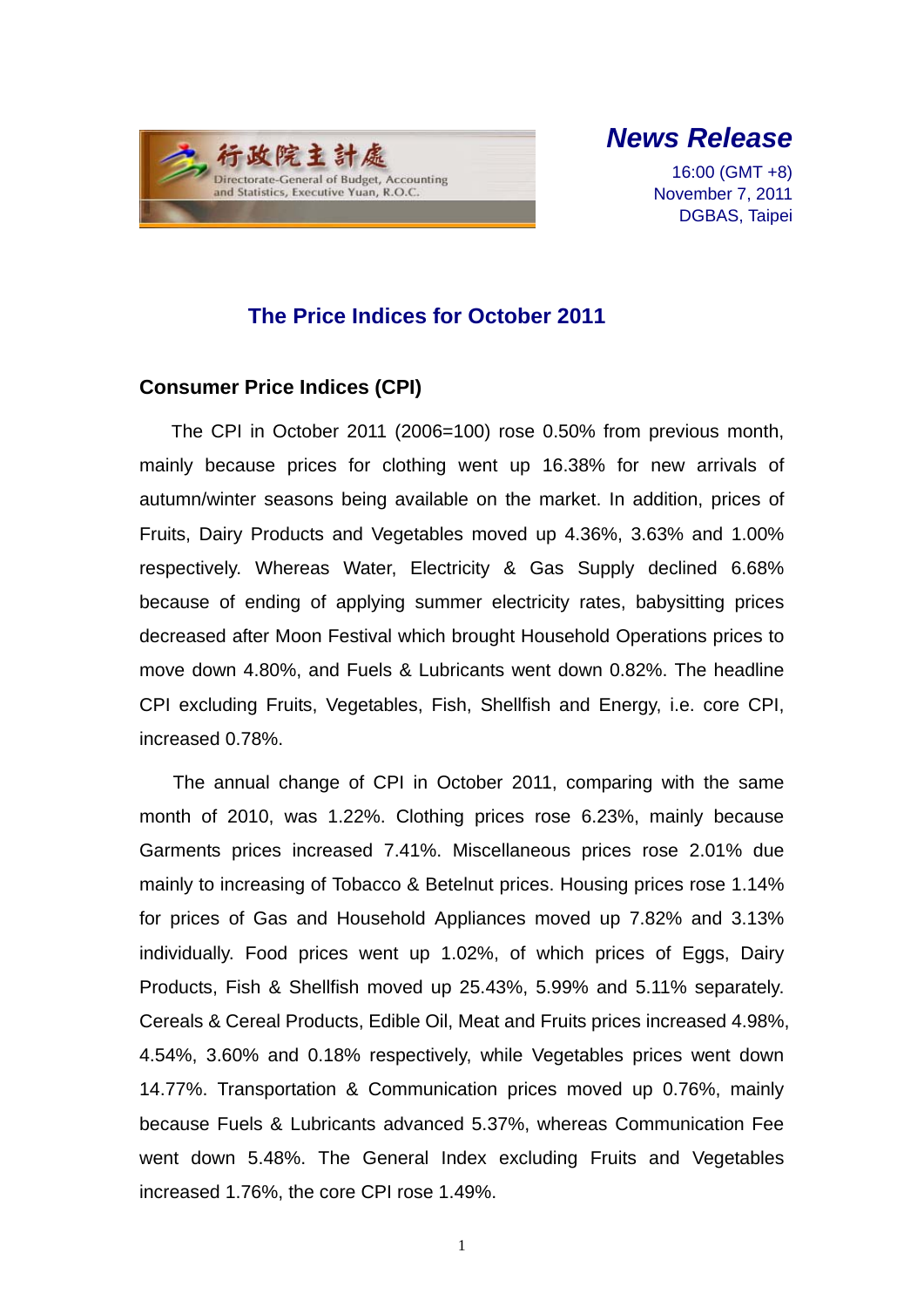For the first ten months of 2011, the CPI increased 1.40% over the same period of previous year, Commodity prices went up 2.31% and Service prices moved up 0.67%. The core CPI increased 1.10%.



#### **CPI for Households in Different Disposable Income Groups**

In October 2011, the CPI for Lowest 20% Disposable Income Group went up 1.25% comparing with the same month of 2010, CPI for Middle 60% Disposable Income Group and CPI for Highest 20% Disposable Income Group advanced 1.29% and 1.33% respectively.

#### **Wholesale Price Indices (WPI)**

The WPI in October 2011 increased 0.08% from previous month, due mainly to 1.85% depreciation of New Taiwan Dollar to U.S. Dollar. While Basic Metal and Chemical Material prices went down 2.59% and 2.51% respectively. The WPI for Domestic Sales Excluding Imports declined 1.22%. Import and Export price indices moved up 0.63% and 0.76% separately.

The annual change of WPI in October 2011, comparing with the same month of 2010, was 5.93%. Mainly because prices of Crude Petroleum & Natural Gas, Petroleum & Coal Products and Chemical Material went up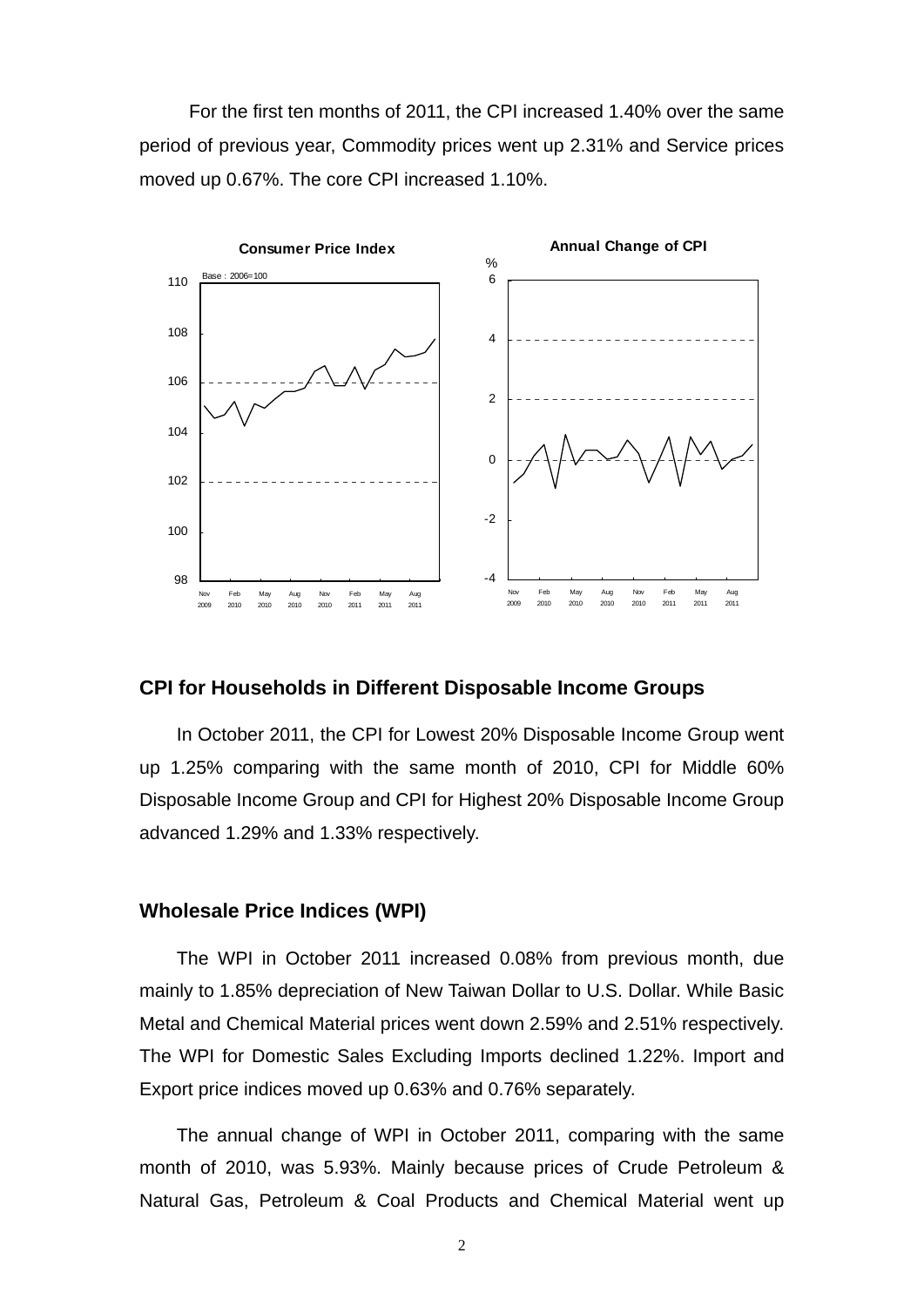31.21%, 21.16% and 12.19% respectively, furthermore, the coal prices went up which brought Other Mineral Products to increase 26.37%. Nevertheless, prices of Electronic Parts & Components decreased 2.54%. The WPI for Domestic Sales Excluding Imports rose 4.21%. Import price index moved up 9.62%, Export price index went up 3.65%.

For the first ten months of 2011, the WPI increased 4.29% compared with the same period of previous year, of which the Import price index went up 7.48%, whereas Export price index moved down 0.46%.



#### **Statistical Tables**

Table1 The Changes of Consumer Price Indices Table2 The Changes of Wholesale Price Indices Table3 The Changes of Import Price Indices Table4 The Changes of Export Price Indices

#### **For Further Information:**

*Statistics Database:* http://eng.stat.gov.tw/ *DGBAS* news releases on the Internet: http://eng.dgbas.gov.tw/ *Tel:* +886-2-23803449; *Fax:* +886-2-23803465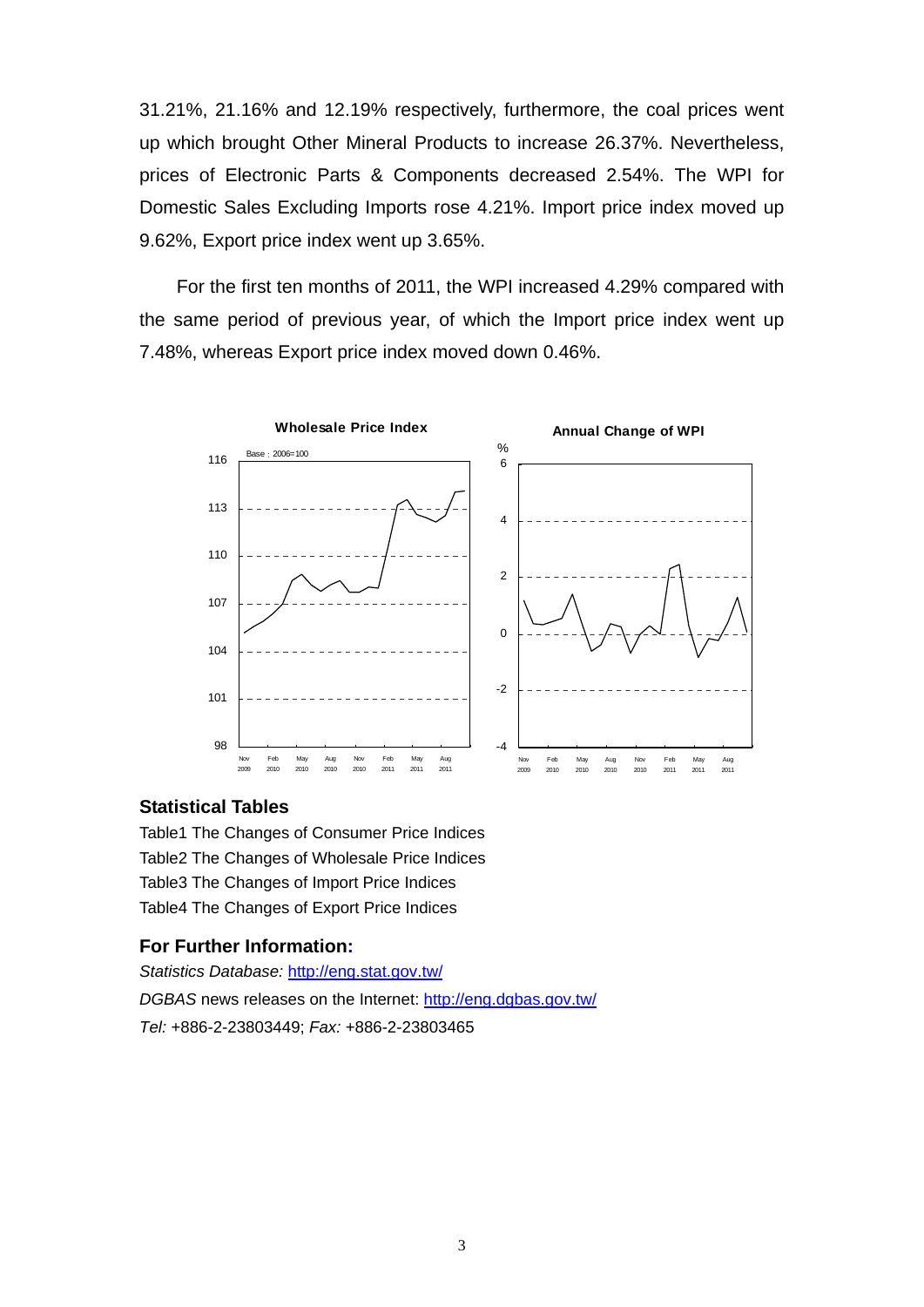### Table 1 The Changes of Consumer Price Indices

Oct. 2011

|                                                | Weight   | Index of     |                  | Compared | The First Ten    |
|------------------------------------------------|----------|--------------|------------------|----------|------------------|
|                                                |          | Oct. 2011    | Compared<br>with | with the | Months of 2011   |
|                                                | $(\%0)$  |              |                  |          |                  |
| Groups                                         |          | $(2006=100)$ | Previous         | Same     | Compared with    |
|                                                |          |              | Month            | Month of | the Same Period  |
|                                                |          |              | $(\% )$          | Previous | of Previous Year |
|                                                |          |              |                  | Year (%) | $(\% )$          |
| General Index                                  | 1,000.00 | 107.76       | 0.50             | 1.22     | 1.40             |
| <b>Basic Group</b>                             |          |              |                  |          |                  |
| 1. Food                                        | 260.82   | 116.38       | 0.74             | 1.02     | 2.06             |
| Cereals & Cereal Products                      | 19.72    | 122.05       | 0.21             | 4.98     | 3.70             |
| Meat                                           | 23.08    | 125.64       | $-0.62$          | 3.60     | 4.17             |
| Eggs                                           | 2.00     | 130.26       | $-0.89$          | 25.43    | 7.42             |
| Fish & Shellfish                               | 16.71    | 141.23       | 0.13             | 5.11     | 6.61             |
| Vegetables                                     | 24.81    | 108.75       | 1.00             | $-14.77$ | $-6.90$          |
| Fruits                                         | 27.59    | 104.18       | 4.36             | 0.18     | 5.64             |
| Dairy Products                                 | 10.51    | 134.40       | 3.63             | 5.99     | 2.12             |
| Edible Oil                                     | 1.70     | 145.15       | $-1.82$          | 4.54     | 4.46             |
| 2. Clothing                                    | 41.72    | 120.60       | 16.38            | 6.23     | 3.00             |
| Garments                                       | 26.97    | 122.80       | 27.00            | 7.41     | 3.16             |
| 3. Housing                                     | 279.47   | 103.21       | $-1.20$          | 1.14     | 0.83             |
| <b>Residential Rent</b>                        | 185.40   | 101.13       | 0.05             | 0.45     | 0.37             |
| Household Appliances                           | 27.89    | 107.10       | 0.06             | 3.13     | 2.29             |
| Household Operations <sup>1</sup>              | 14.53    | 96.89        | $-4.80$          | 0.86     | 1.01             |
| Water, Electricity & Gas Supply                | 36.87    | 110.65       | $-6.68$          | 2.34     | 1.26             |
| Gas                                            | 9.70     | 131.70       | 1.11             | 7.82     | 3.50             |
| 4. Transportation & Communication              | 140.42   | 103.37       | $-0.21$          | 0.76     | 1.69             |
| Fuels & Lubricants                             | 32.55    | 119.08       | $-0.82$          | 5.37     | 8.18             |
| <b>Communication Fee</b>                       | 31.77    | 87.12        | 0.00             | $-5.48$  | $-5.30$          |
| 5. Medicines & Medical Care                    | 47.41    | 109.80       | $-0.10$          | 1.69     | 1.87             |
| Medicines & Health Food                        | 10.62    | 131.63       | $-0.33$          | 4.41     | 6.38             |
| 6. Education & Entertainment                   | 171.48   | 100.71       | 0.02             | 0.30     | 0.61             |
| <b>Educational Expense</b>                     | 111.25   | 98.36        | $-0.08$          | 0.11     | $-0.08$          |
| Entertainment Expense                          | 60.22    | 104.97       | 0.20             | 0.63     | 1.81             |
| 7. Miscellaneous                               | 58.68    | 110.22       | $-0.05$          | 2.01     | 0.99             |
| Tobacco & Betelnut                             | 14.65    | 131.91       | $-0.11$          | 4.19     | 2.83             |
| Personal Care Services                         | 14.78    | 98.37        | 0.34             | 3.08     | 0.28             |
| Commodity and Service Groups                   | 437.11   | 112.24       | 1.14             | 1.77     | 2.31             |
| 1. Commodity                                   | 264.95   | 108.41       | 1.25             | 2.65     | 2.23             |
| (Excluding Food)<br>Non-durable Consumer Goods | 299.12   | 116.82       | $-0.38$          | 1.63     | 2.91             |
| (Excluding Food)                               | 126.96   | 115.28       | $-2.20$          | 3.15     | 3.55             |
| Semi-durable Consumer Goods                    | 62.85    | 112.63       | 11.24            | 4.27     | 2.16             |
| <b>Durable Consumer Goods</b>                  | 75.14    | 92.09        | $-0.42$          | $-0.02$  | $-0.47$          |
| 2. Service                                     | 562.89   | 104.04       | $-0.02$          | 0.77     | 0.67             |
| Food                                           | 88.66    | 113.24       | 0.27             | 2.00     | 1.35             |
| Housing                                        | 209.54   | 100.84       | $-0.31$          | 0.48     | 0.42             |
| Transportation & Communication                 | 76.99    | 98.33        | 0.09             | $-1.25$  | $-1.01$          |
| Medical Care                                   | 33.02    | 103.85       | $-0.06$          | 0.61     | 0.29             |
| Education & Entertainment                      | 129.64   | 107.76       | 0.13             | 1.29     | 1.67             |
| Miscellaneous                                  | 23.83    | 99.02        | 0.22             | 2.06     | 0.22             |
| Special Groups                                 |          |              |                  |          |                  |
| General Index Excluding Fruits & Vegetables    | 947.60   | 107.82       | 0.39             | 1.76     | 1.48             |
| General Index Excluding Food                   | 739.18   | 104.61       | 0.41             | 1.30     | 1.15             |
| General Index Excluding Fruits, Vegetables,    |          |              |                  |          |                  |
| Fish, Shellfish & Energy                       | 866.64   | 106.61       | 0.78             | 1.49     | 1.10             |

Note: 1.includes nannies, housecleaning expenses and services paid for keeping household running efficiently. 2.All data are subject to revision 3 months after original publication due to late reports and corrections

by respondents.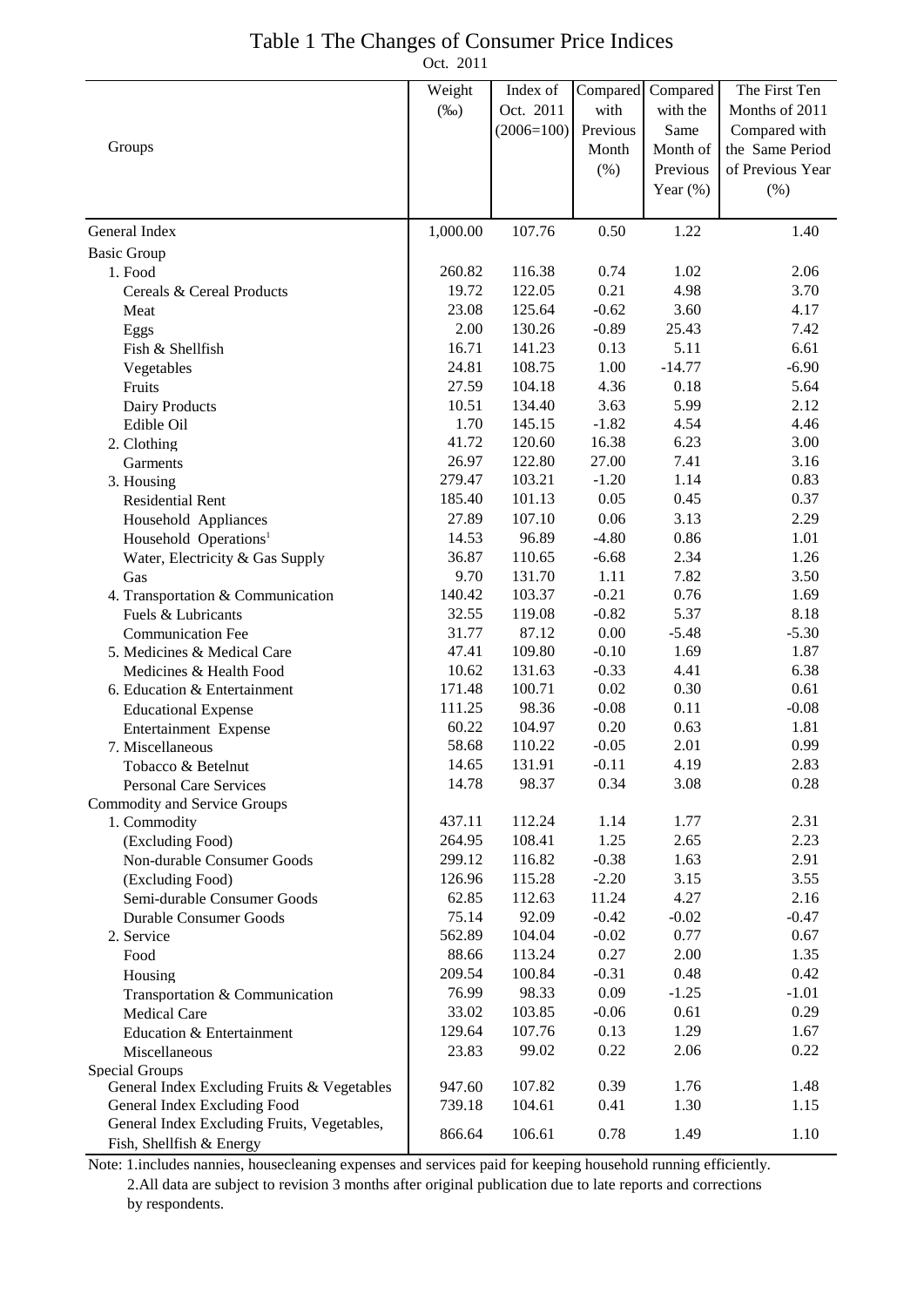## Table 2 The Changes of Wholesale Price Indices

Oct. 2011

| Groups                                           | Weight  | Index of Oct. | Compared | Compared    | The First Ten    |
|--------------------------------------------------|---------|---------------|----------|-------------|------------------|
|                                                  | $(\%0)$ | 2011          | with     | with the    | Months of 2011   |
|                                                  |         | $(2006=100)$  | Previous | Same        | Compared with    |
|                                                  |         |               | Month    | Month of    | the Same Period  |
|                                                  |         |               | (% )     | Previous    | of Previous Year |
|                                                  |         |               |          | Year $(\%)$ | $(\%)$           |
| General Index                                    | 1000.00 | 114.14        | 0.08     | 5.93        | 4.29             |
| <b>Domestic Sales Excluding Imports</b>          | 307.86  | 116.63        | $-1.22$  | 4.21        | 5.73             |
| Imports                                          | 327.09  | 126.77        | 0.63     | 9.62        | 7.48             |
| Exports                                          | 365.05  | 99.04         | 0.76     | 3.65        | $-0.46$          |
| <b>Basic Group</b>                               |         |               |          |             |                  |
| 1. Agriculture, Forestry, Fishing & Animal       |         |               |          |             |                  |
| <b>Husbandry Products</b>                        | 27.15   | 141.34        | 0.77     | 9.34        | 9.89             |
| (1) Farm Products                                | 12.87   | 127.35        | 1.31     | 2.29        | 9.11             |
| (2) Poultry & Livestock Products                 | 6.60    | 141.28        | $-0.67$  | 8.02        | 5.66             |
| (3) Forest Products                              | 0.41    | 120.62        | 21.79    | 8.09        | 1.84             |
| (4) Fishery Products                             | 7.27    | 165.47        | 0.41     | 22.33       | 14.99            |
| 2. Quarrying & Mineral Products                  | 57.59   | 172.53        | 1.18     | 29.05       | 25.66            |
| (1) Crude Petroleum & Natural Gas                | 45.78   | 161.82        | 0.47     | 31.21       | 28.25            |
| (2) Sand, Stone & Clay Quarrying                 | 2.56    | 102.07        | 0.77     | 1.58        | $-3.43$          |
| (3) Other Mineral Products                       | 9.25    | 248.98        | 3.53     | 26.37       | 21.87            |
| 3. Manufacturing Products                        | 890.99  | 108.37        | 0.14     | 3.97        | 2.39             |
| $(1)$ Foods                                      | 18.50   | 135.05        | 0.45     | 5.90        | 6.53             |
| (2) Beverages                                    | 5.34    | 104.41        | 0.16     | 2.26        | $-0.08$          |
| (3) Tobaccos                                     | 2.49    | 122.70        | 0.47     | 3.41        | 2.96             |
| (4) Textile Products                             | 21.67   | 130.90        | 0.97     | 9.10        | 15.53            |
| (5) Wearing Apparel & Clothing Accessories       | 4.65    | 104.75        | 1.37     | 7.50        | 2.38             |
| (6) Leather, Fur & Related Products              | 4.97    | 116.88        | 1.12     | 6.06        | 0.99             |
| (7) Wood & Bamboo Products                       | 2.15    | 119.42        | 1.21     | 4.46        | 0.58             |
| (8) Pulp, Paper, Paper Products & Printed Matter | 15.11   | 119.59        | $-0.55$  | $-1.63$     | 0.29             |
| (9) Petroleum & Coal Products                    | 54.63   | 143.83        | 0.13     | 21.16       | 19.19            |
| (10)Chemical Material                            | 91.92   | 131.02        | $-2.51$  | 12.19       | 15.32            |
| (11) Chemical Products & Medical Goods           | 28.00   | 115.23        | 1.29     | 5.00        | 2.21             |
| (12) Rubber & Plastic Products                   | 22.42   | 119.57        | 0.41     | 5.48        | 2.72             |
| (13) Non-metallic Mineral Products               | 13.93   | 105.46        | 0.78     | $-2.09$     | $-1.57$          |
| $(14)$ Basic Metal                               | 84.77   | 121.64        | $-2.59$  | 0.80        | 6.04             |
| (15) Fabricated Metal Products                   | 42.26   | 114.86        | 0.81     | 2.63        | 1.56             |
| (16) Electronic Parts & Components               | 261.17  | 76.27         | 1.42     | $-2.54$     | $-8.54$          |
| (17) Computer, Electronic & Optical Products     | 64.22   | 78.54         | 1.95     | $-0.63$     | $-7.42$          |
| (18) Electrical Equipment                        | 34.70   | 111.50        | 0.07     | 2.27        | 2.63             |
| (19) Machinery & Equipment                       | 67.61   | 117.22        | 1.45     | 4.22        | 0.32             |
| (20) Transport Equipment & Parts                 | 34.78   | 111.43        | 0.63     | 2.11        | 1.07             |
| (21) Furniture & Fixtures                        | 5.20    | 112.51        | 2.46     | 5.55        | $-0.22$          |
| (22) Miscellaneous Products                      | 10.51   | 113.90        | 1.14     | 6.02        | 2.06             |
| 4. Water Supply, Electricity & Gas               | 24.28   | 126.29        | $-5.72$  | 1.00        | 0.92             |
| By Stage of Processing                           |         |               |          |             |                  |
| 1.Raw Materials                                  | 138.48  | 160.13        | $-0.55$  | 19.83       | 20.04            |
| 2. Intermediate Materials                        | 356.29  | 113.88        | $-0.38$  | 2.82        | 2.65             |
| 3. Finished Goods                                | 140.17  | 112.57        | 0.51     | 2.99        | 1.56             |
| (1) Capital Goods                                | 53.38   | 113.16        | 1.39     | 2.57        | $-0.20$          |
| (2) Consumer Goods                               | 86.79   | 111.72        | $-0.03$  | 3.25        | 2.63             |
| Special Groups                                   |         |               |          |             |                  |
| <b>Domestic Sales</b>                            | 634.95  | 121.56        | $-0.25$  | 7.03        | 6.63             |
| <b>Domestic Products</b>                         | 672.91  | 107.90        | $-0.23$  | 3.94        | 2.58             |
| Non-Heavy Chemical Industrial Products           | 166.01  | 118.22        | 0.84     | 4.49        | 3.70             |
| Heavy Chemical Industrial Products               | 724.98  | 106.14        | $-0.06$  | 3.85        | 2.05             |

Note: All data are subject to revision 3 months after original publication due to late reports and corrections by respondents.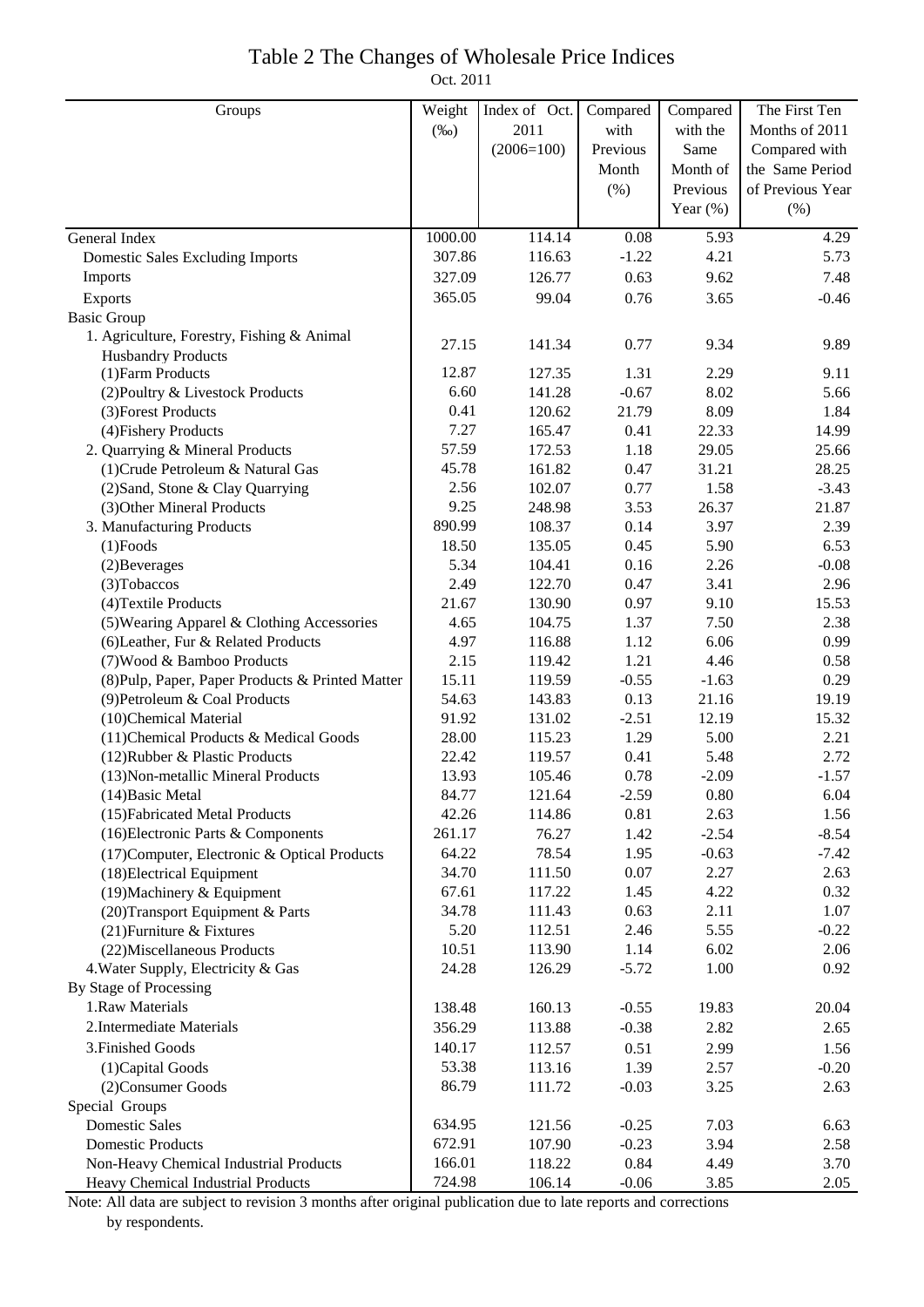# Table 3 The Changes of Import Price Indices

Oct. 2011

| Groups                                                | Weight<br>$(\%0)$ | Index of<br>Oct. 2011<br>$(2006=100)$ | Compared<br>with<br>Previous<br>Month<br>(% ) | Compared<br>with the<br>Same<br>Month of<br>Previous<br>Year $(\%)$ | The First Ten<br>Months of<br>2011<br>Compared<br>with the<br>Same Period<br>of Previous<br>Year $(\%)$ |
|-------------------------------------------------------|-------------------|---------------------------------------|-----------------------------------------------|---------------------------------------------------------------------|---------------------------------------------------------------------------------------------------------|
| Basic Group (on N.T.D. Basis)                         |                   |                                       |                                               |                                                                     |                                                                                                         |
| General Index                                         | 1,000.00          | 126.77                                | 0.63                                          | 9.62                                                                | 7.48                                                                                                    |
| 1. Animal, Vegetable Products & Prepared<br>Foods     | 34.64             | 155.17                                | 1.21                                          | 11.30                                                               | 11.92                                                                                                   |
| 2. Mineral Products & Nonmetallic Mineral<br>Products | 208.51            | 173.69                                | 1.37                                          | 28.82                                                               | 25.15                                                                                                   |
| 3. Textiles & Textile Articles                        | 13.85             | 142.09                                | $-0.18$                                       | 6.04                                                                | 25.80                                                                                                   |
| 4. Wood, Paper, Pulp & Articles Thereof               | 17.93             | 120.07                                | 1.25                                          | 0.02                                                                | $-0.68$                                                                                                 |
| 5.Chemicals, Plastics, Rubber & Articles<br>Thereof   | 147.68            | 126.84                                | $-0.28$                                       | 10.32                                                               | 7.77                                                                                                    |
| 6. Primary Metals & Articles Thereof                  | 118.38            | 120.34                                | $-3.68$                                       | $-0.94$                                                             | 5.90                                                                                                    |
| 7. Machinery, Optical & Precision Instruments         | 166.28            | 118.05                                | 1.60                                          | 2.16                                                                | $-1.04$                                                                                                 |
| 8. Electronic Machinery                               | 258.41            | 82.73                                 | 2.07                                          | 0.00                                                                | $-6.77$                                                                                                 |
| 9. Transportation Equipment & Parts                   | 21.11             | 129.97                                | 1.01                                          | 4.81                                                                | 2.20                                                                                                    |
| 10. Miscellaneous Products                            | 13.21             | 122.09                                | 1.50                                          | 2.35                                                                | 0.45                                                                                                    |
| Basic Group (on U.S.D. Basis)                         |                   |                                       |                                               |                                                                     |                                                                                                         |
| General Index                                         | 1,000.00          | 136.31                                | $-1.22$                                       | 11.73                                                               | 16.95                                                                                                   |
| 1. Animal, Vegetable Products & Prepared<br>Foods     | 34.64             | 166.86                                | $-0.66$                                       | 13.43                                                               | 21.79                                                                                                   |
| 2. Mineral Products & Nonmetallic Mineral<br>Products | 208.51            | 186.68                                | $-0.51$                                       | 31.29                                                               | 36.19                                                                                                   |
| 3. Textiles & Textile Articles                        | 13.85             | 152.76                                | $-2.03$                                       | 8.07                                                                | 36.86                                                                                                   |
| 4. Wood, Paper, Pulp & Articles Thereof               | 17.93             | 129.11                                | $-0.62$                                       | 1.93                                                                | 8.10                                                                                                    |
| 5. Chemicals, Plastics, Rubber & Articles<br>Thereof  | 147.68            | 136.40                                | $-2.12$                                       | 12.44                                                               | 17.29                                                                                                   |
| 6. Primary Metals & Articles Thereof                  | 118.38            | 129.48                                | $-5.46$                                       | 0.95                                                                | 15.24                                                                                                   |
| 7. Machinery, Optical & Precision Instruments         | 166.28            | 126.90                                | $-0.28$                                       | 4.12                                                                | 7.67                                                                                                    |
| 8. Electronic Machinery                               | 258.41            | 88.95                                 | 0.19                                          | 1.93                                                                | 1.46                                                                                                    |
| 9. Transportation Equipment & Parts                   | 21.11             | 139.71                                | $-0.86$                                       | 6.82                                                                | 11.19                                                                                                   |
| 10. Miscellaneous Products                            | 13.21             | 131.25                                | $-0.38$                                       | 4.31                                                                | 9.31                                                                                                    |

Note: All data are subject to revision 3 months after original publication due to late reports and corrections by respondents.